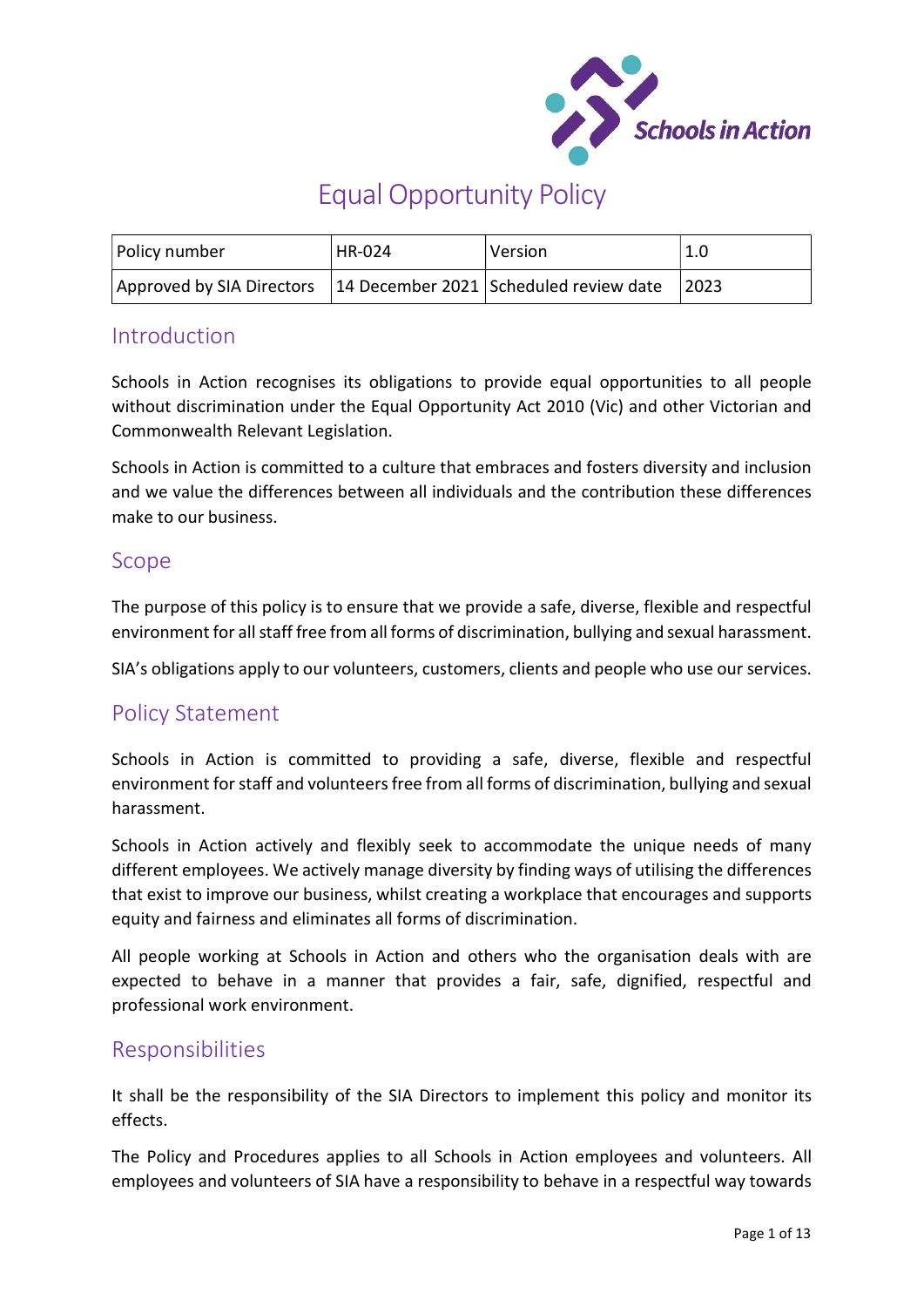

others and this extends not only to employees and volunteers but also to all people with whom Schools in Action deals with.

# Procedures

For the purpose of the Procedures:

- 'employee' means persons working at Schools in Action including ongoing and temporary employees, agency staff, contractors, consultants, directors, trainees and students on work experience;
- 'staff' means any employee of or volunteer at Schools in Action.
- 'workplace' includes attending any event or function on behalf of or organised by Schools in Action including, but not limited to, conferences, seminars and social functions or where a Schools in Action staff has been invited to attend a function organised by a Schools in Action client. This includes social work related events like Christmas parties; and sales or marketing events (such as attendance as a guest at sporting events or concerts).

#### Relevant Legislation

- Equal Opportunity Act 2010 (Vic) ('EO Act')
- Age Discrimination Act 2004 (Cth)
- Disability Discrimination Act 1992 (Cth)
- Fair Work Act 2009 (Cth)
- Human Rights and Equal Opportunity Act 1986 (Cth)
- Occupational Health and Safety Act 2004 (Vic)
- Racial Discrimination Act 1975 (Cth)
- Racial and Religious Tolerance Act 2001 (Vic)
- Sex Discrimination Act 1984 (Cth)

#### What is expected?

All staff are entitled to:

- Recruitment and selection decisions based on merit and not affected by irrelevant personal characteristics;
- Work free from discrimination, bullying and sexual harassment;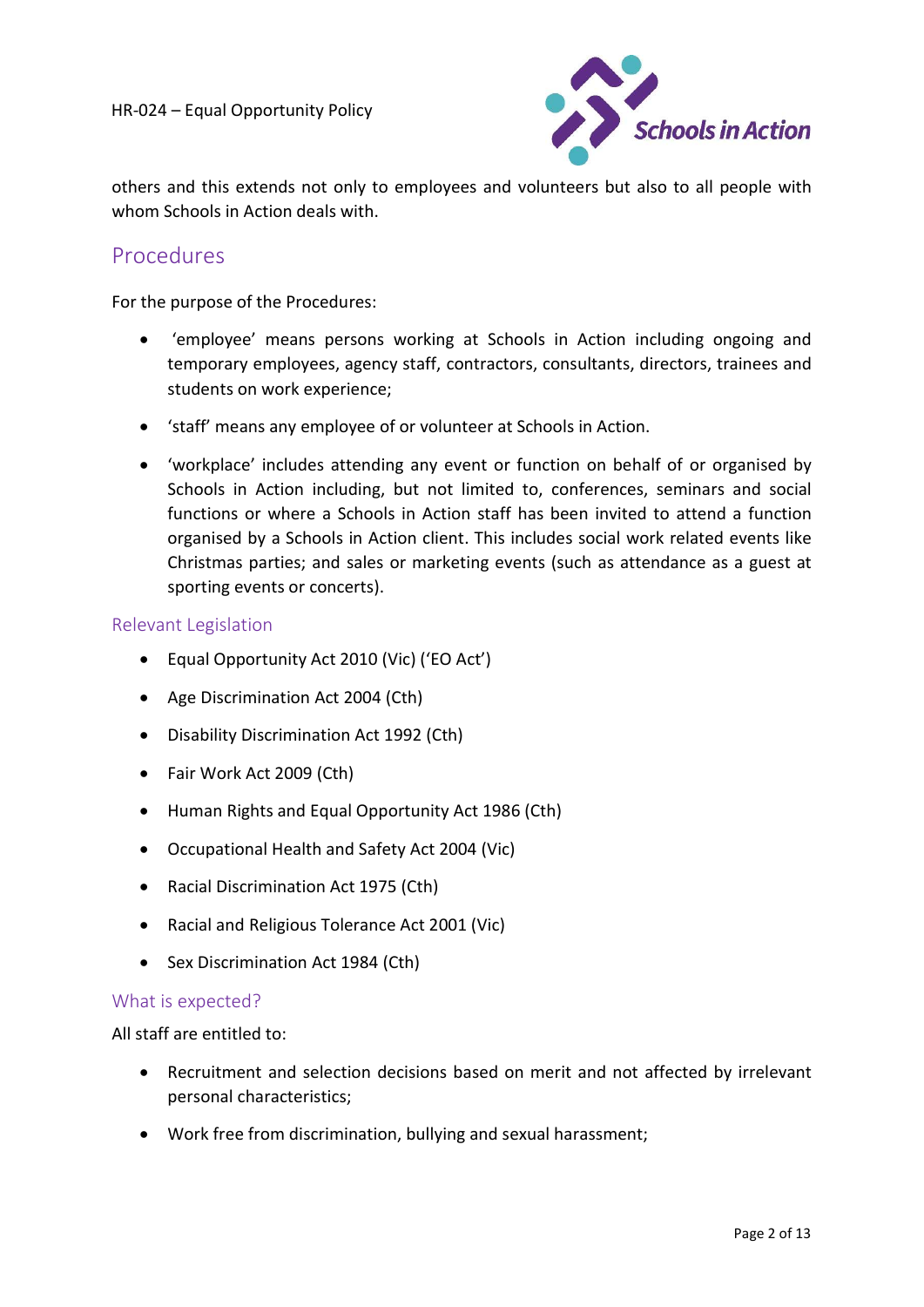

- The right to raise issues or to make an enquiry or complaint in a reasonable and respectful manner without being victimised; and
- Reasonable flexibility in working arrangements, especially where needed to accommodate their family responsibilities, disability, religious beliefs or culture.

All staff are expected to:

- Understand and behave in a manner that is consistent with Schools in Action's values;
- Offer support to people who experience discrimination, bullying or sexual harassment, including providing information about how to make a complaint;
- Avoid gossip and respect the confidentiality of complaint resolution procedures;
- Treat everyone with dignity, courtesy and respect;
- Show consideration for one another; and
- Work together in a way that is consistent with the laws and policies that apply to workplace behaviour.

It is the responsibility of all staff to create an environment where:

- There is tolerance of difference. All staff have the right to be treated fairly and with respect and dignity.
- The ability to contribute and access opportunities is based on merit. Schools in Action will adopt and actively encourage practices and procedures that enable all staff to contribute to the best of their ability.
- Inappropriate attitudes or behaviours are confronted. Schools in Action will treat seriously any instance of inappropriate behaviour and confront attitudes based on inappropriate stereotypes. All staff must take responsibility for reporting breaches of this policy and should themselves act in accordance with its spirit.

#### Additional responsibilities of managers and supervisors

Managers and supervisors must also:

- Model appropriate standards of behaviour;
- Take steps to educate and make staff aware of their obligations under this policy and the law;
- Intervene quickly and appropriately when they become aware of inappropriate behaviour;
- Act fairly to resolve issues and enforce workplace behavioural standards, making sure relevant parties are heard;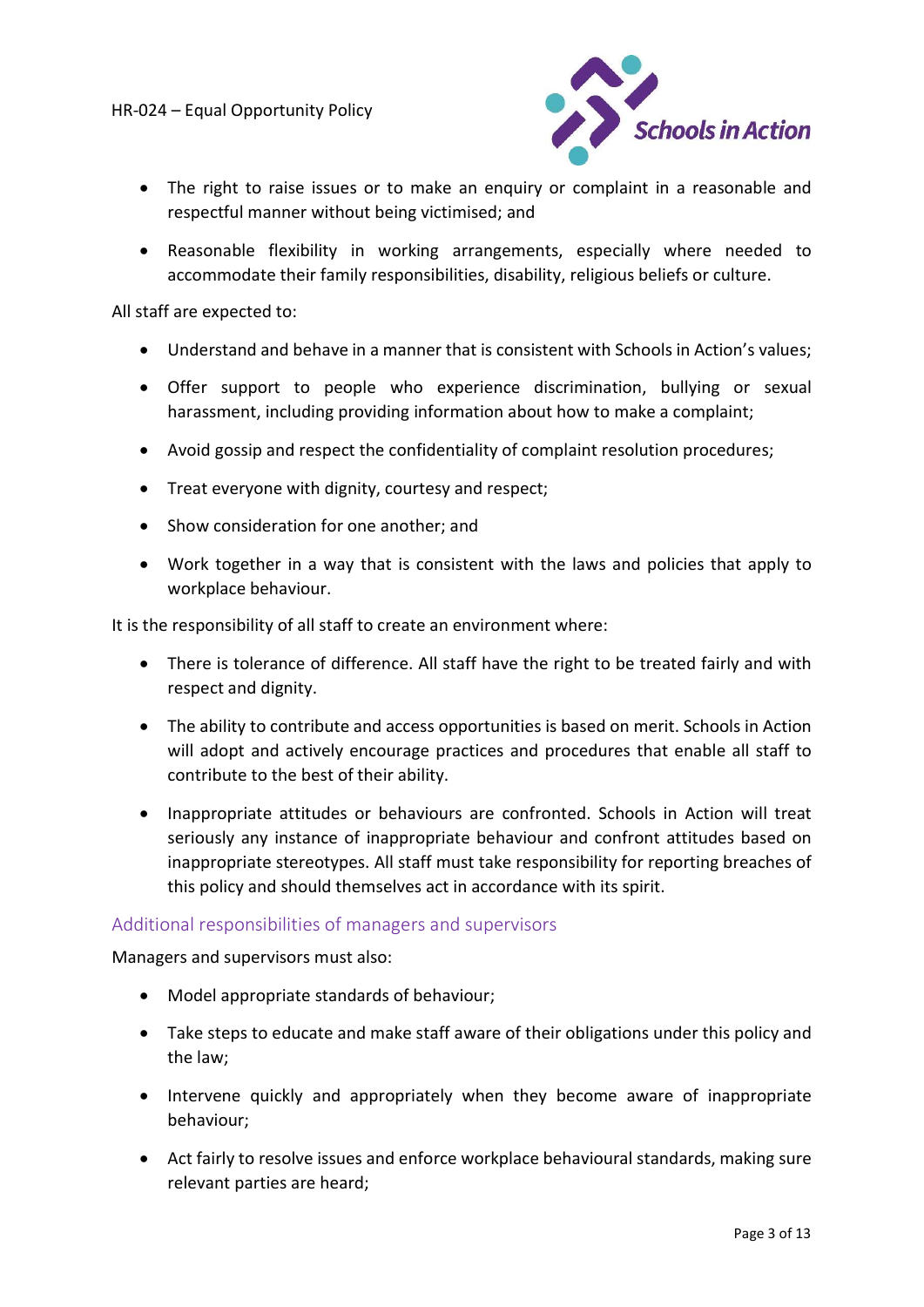

- Help staff resolve complaints informally;
- Refer formal complaints about breaches of this policy to the appropriate complaint handling officer for investigation;
- Ensure staff who raise an issue or make a complaint are not victimised;
- Ensure that recruitment decisions are based on merit and that no discriminatory requests for information are made; and
- Seriously consider requests for flexible work arrangements.

# Equal Employment Opportunity

Equal opportunity in the workplace means that all employees are treated equally when they are at work and when they are looking for work. It means treating people as individuals with different skills and abilities without making judgements based on stereotypes or on characteristics such as age, gender, race, sexuality etc. that are irrelevant to a person's ability to perform the role.

Equal opportunity means ensuring a work environment that allows all staff in our workplace, to reach their full potential in an environment that is free from all forms of discrimination or harassment.

Equal opportunity laws also allow the introduction of special initiatives designed to overcome the results of long-term discrimination suffered by certain groups.

#### **Discrimination**

Discrimination is treating or proposing to treat someone unfavourably because of a personal characteristic protected by the law, such as sex, age, race or disability. Discrimination can be direct or indirect.

Discrimination can occur regardless of the intent of the person who took the action or made the decision.

#### Direct Discrimination

Direct discrimination is when a person or group is treated less favourably than another person or group in a similar situation because of a personal characteristic protected by law (see list below). For example:

- A staff member is harassed and humiliated because of their race;
- An employee is refused promotion because they are 'too old';
- An employee is sacked because they were injured; or
- A person is refused a job because they are female.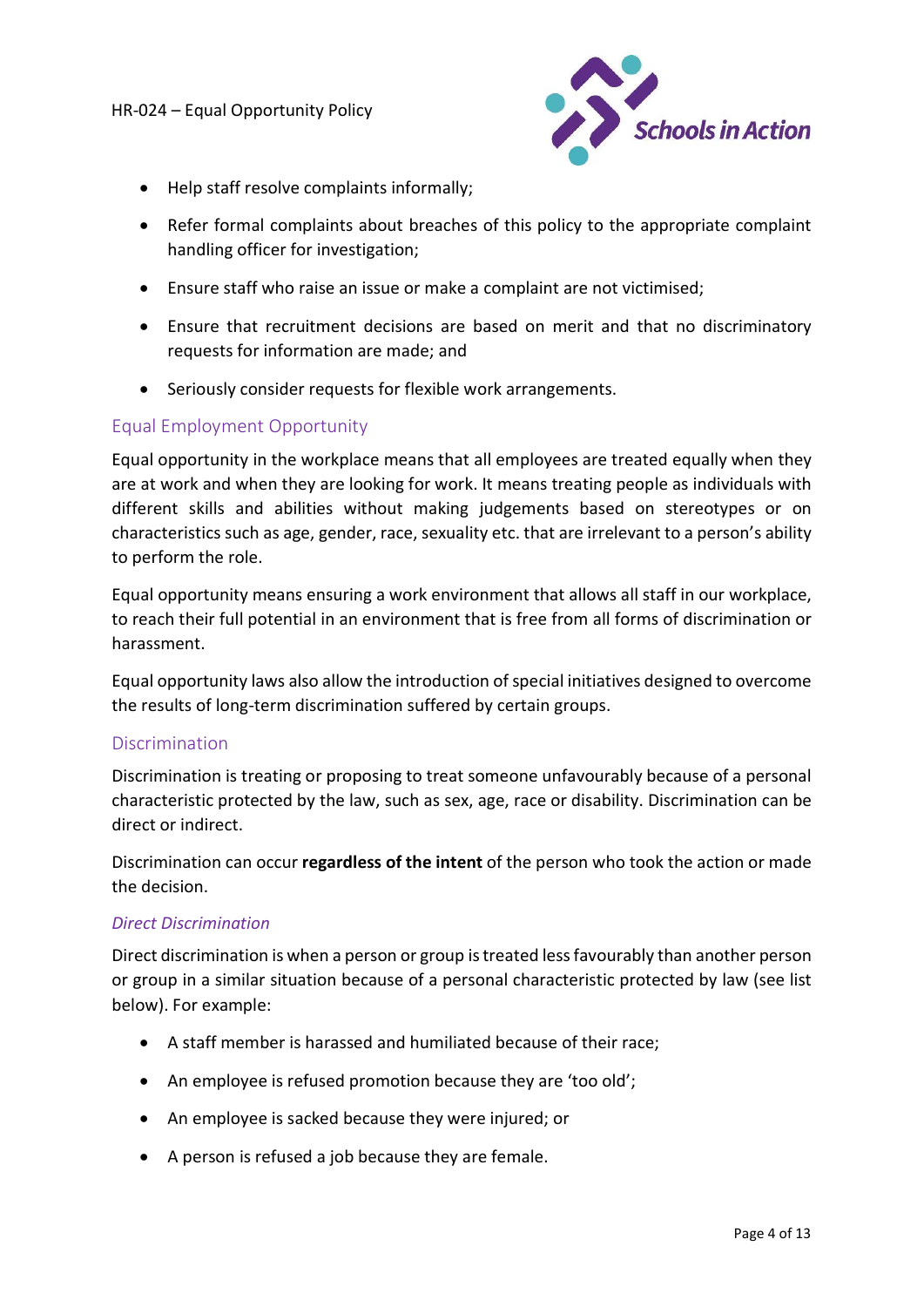

#### Indirect Discrimination

Indirect discrimination occurs when a person imposes, or intends to impose, a requirement, condition or practice that has, or is likely to have, the effect of disadvantaging people with the attribute and the requirement is not reasonable (see list below). For example:

- All customer service staff must always remain standing whilst on duty regardless of any medical condition or pregnancy; or
- Redundancy is decided based on people who have had an employee's compensation claim rather than on merit.

Protected personal characteristics under Federal discrimination law include:

- A disability, disease or injury, including work-related injury;
- Parental status or status as a carer, for example, because they are responsible for caring for children or other family members;
- Race, colour, descent, national origin, or ethnic background;
- Age, whether young or old, or because of age in general;
- Sex:
- Industrial activity, including being a member of an industrial organisation like a trade union or taking part in industrial activity, or deciding not to join a union;
- Religion;
- Pregnancy and breastfeeding;
- Sexual orientation, intersex status or gender identity, including gay, lesbian, bisexual, transsexual, transgender, queer and heterosexual;
- Marital status, whether married, divorced, unmarried or in a de facto relationship or same sex relationship;
- Political opinion;
- Social origin;
- Medical record; and
- An association with someone who has, or is assumed to have, one of these characteristics, such as being the parent of a child with a disability.

It is also against the law to treat someone unfavourably because you assume they have a personal characteristic or may have it at some time in the future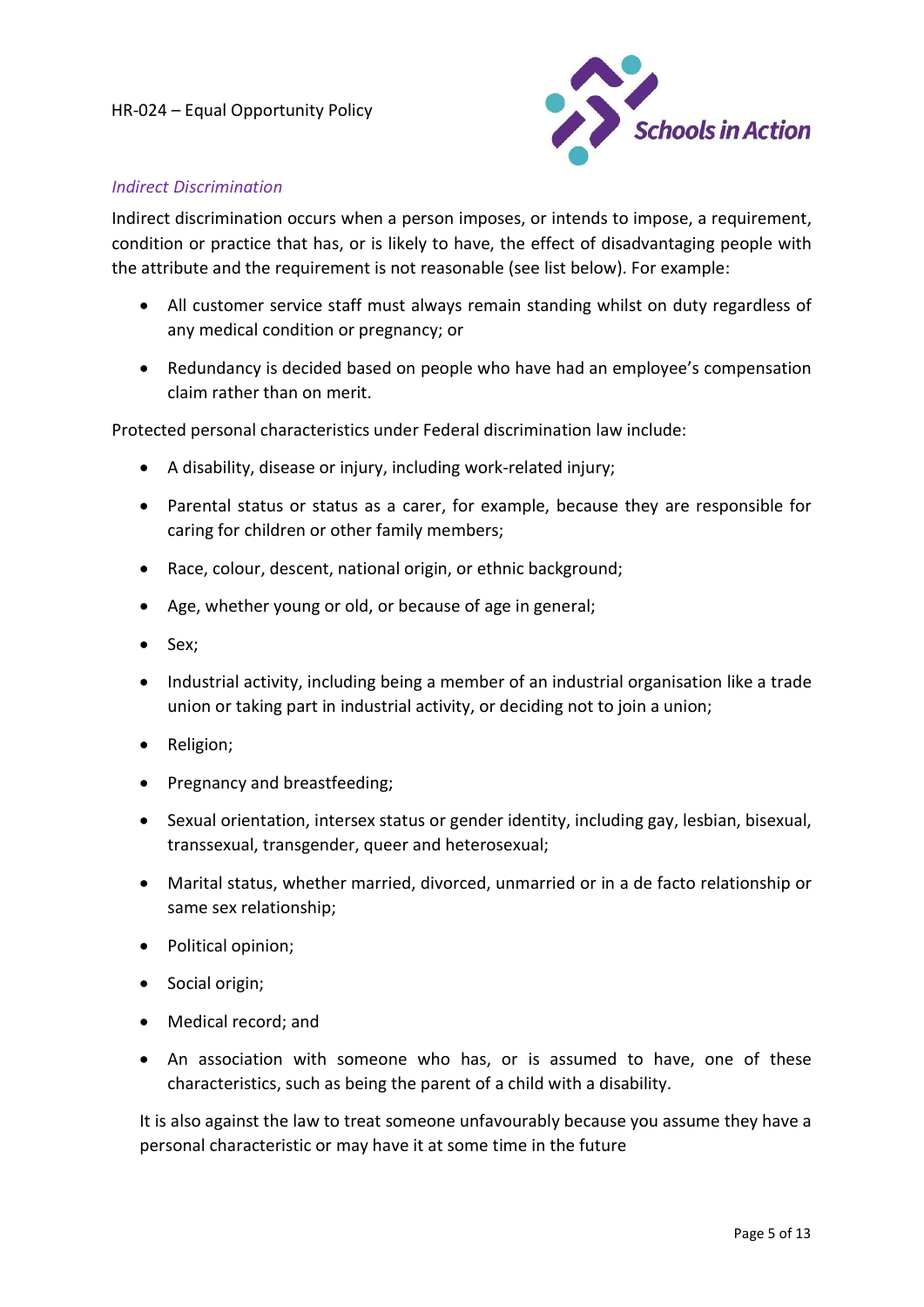

### Bullying

If someone is being bullied because of a personal characteristic protected by equal opportunity law, it is a form of discrimination. Bullying can take many forms, including jokes, teasing, nicknames, emails, pictures, text messages, social isolation or ignoring people, or unfair work practices. Under Federal law, this behaviour does not have to be repeated to be discrimination – it may be a one-off event.

Behaviours that may constitute bullying include:

- Verbal abuse, sarcasm and other forms of demeaning language insults written, verbal or electronic, texts, SMS, tweets etc.;
- $\bullet$  Intimidation either physical or psychological;
- Threats, abuse or shouting that causes a person to reasonably believe they are in danger of being physically attacked even if no attack occurs;
- Creates a risk to mental or physical health and safety;
- Excluding someone from workplace activities;
- inappropriate blaming;
- $\bullet$  ganging up;
- Unjustified, unconstructive and repeated criticism or complaints about a person or their work;
- deliberately withholding or denying access to information or equipment that a person needs to do their job or access their entitlements;
- Setting tasks that are unreasonably above or below a worker's ability;
- Giving someone the majority of unpleasant tasks;
- unreasonable refusal of requests for leave, training or other workplace benefits;
- Spreading rumours or innuendo about someone;
- Interfering with someone's personal property at work;
- Deliberately changing work arrangements, such as rosters and leave, to inconvenience a particular worker(s).

Bullying is unacceptable at Schools in Action. Such behaviour is disruptive to the well-being of our workforce and affects the performance and safety of co-workers. Therefore, Schools in Action is committed to the elimination of bullying in the workplace and the implementation of strategies to prevent such behaviour from occurring. Consequently, staff engaging in such conduct will be disciplined.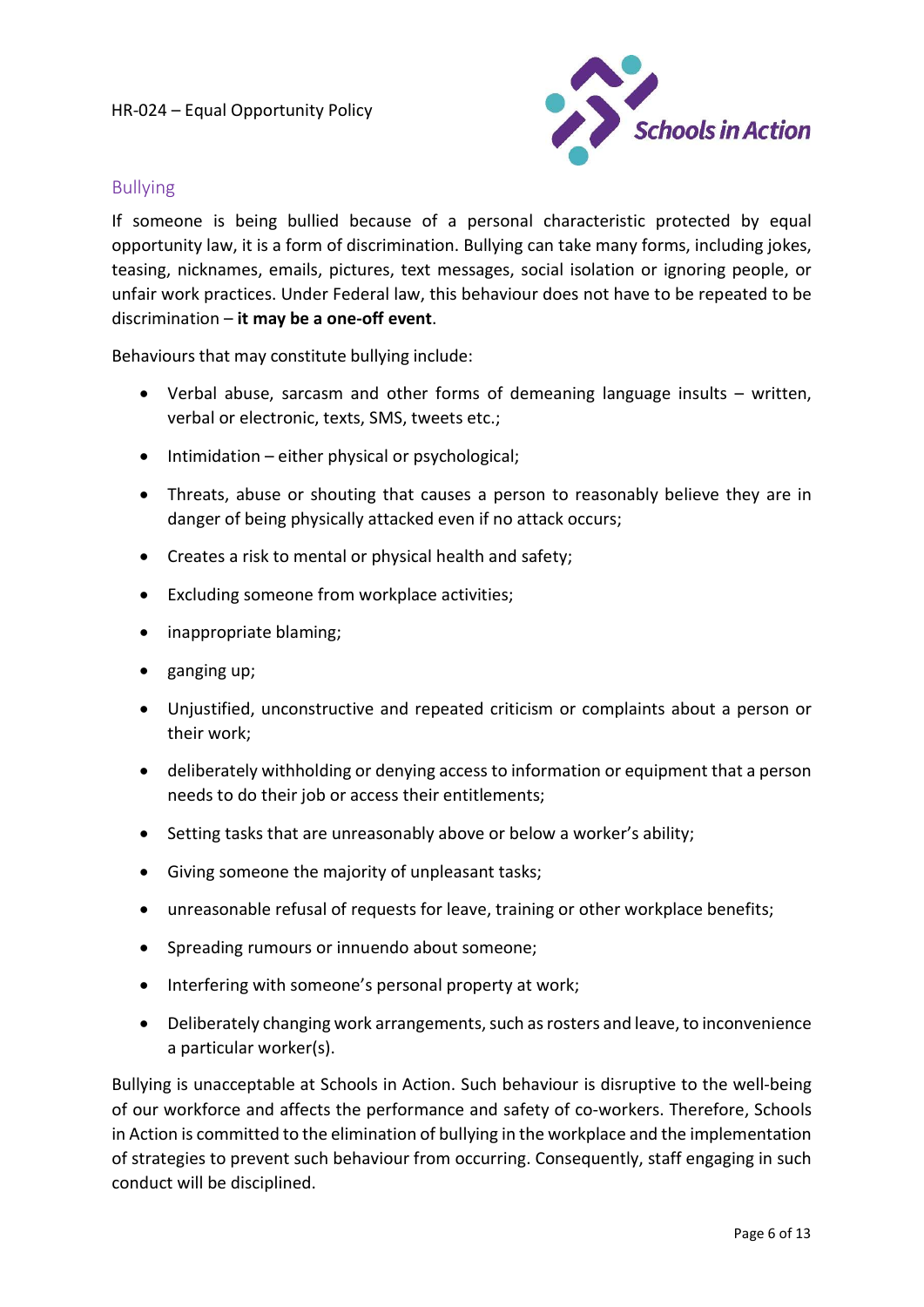

Employees should also note that a reasonable and lawful decision by management in relation to performance management, disciplinary action, allocation of work or implementing organisational change does not constitute bullying.

### Sexual Harassment

Sexual harassment of staff either by their co-workers or by their leaders or Managers is not permitted at Schools in Action. Sexual harassment is a specific and serious form of harassment. It is unwelcome sexual behaviour, which could be expected to make a person feel offended, humiliated or intimidated. Sexual harassment can be physical, spoken or written.

It is Schools in Action policy to ensure that sexual harassment does not occur. A person sexually harasses another person if they:

- Make an unwelcome sexual advance, or an unwelcome request for sexual favours, to the other; or
- Engages in any other unwelcome conduct of a sexual nature in relation to the other person.

Sexual harassment can take many forms, including:

- Offensive or gender based jokes;
- Verbal abuse or comments;
- Inappropriate emails, texts or tweets;
- Display of material (including posters) regarded as offensive;
- Questioning about aspects of a person's private life;
- Repeated requests for social activities/meetings;
- Comments about physical appearance;
- Unnecessary staring or physical conduct such as touching or fondling;
- Unwanted propositions for sexual activity;
- Suggestive behaviour such as leering and ogling;
- Coerced sexual activity; or
- Behaviour that may also be considered to be an offence under criminal law, such as physical assault, indecent exposure, sexual assault, stalking or obscene communications.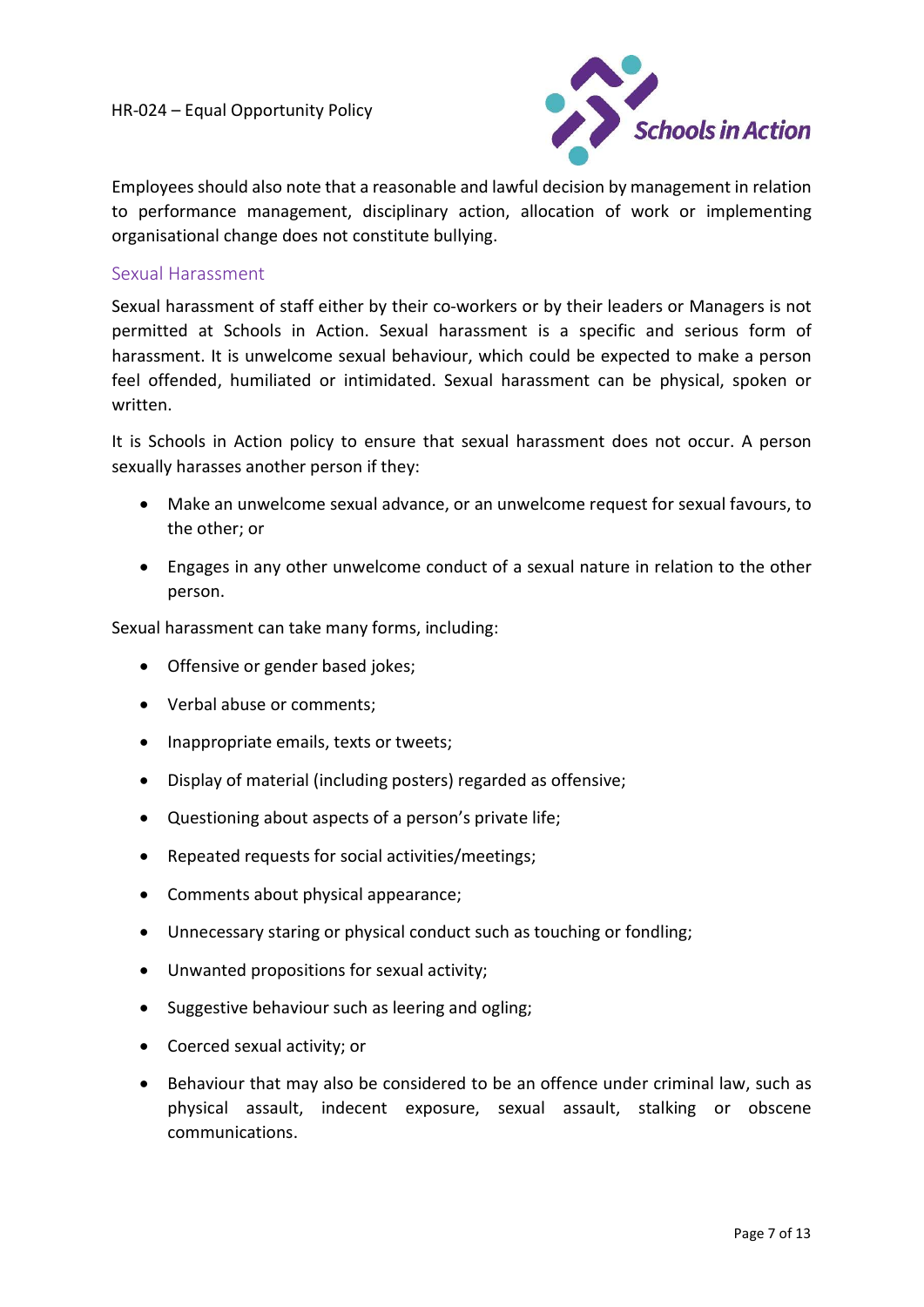

Just because someone does not object to inappropriate behaviour in the workplace at the time, it does not mean that they are consenting to the behaviour.

Sexual harassment is covered in the workplace when it happens at work, at work-related events, between people sharing the same workplace or between colleagues outside of work.

All staff have the same rights and responsibilities in relation to sexual harassment.

Sexual harassment is not sexual attraction or friendship that is mutual, invited, consensual and reciprocated. Our policy is not concerned with the private lives of staff, unless it affects job performance, behaviour in the workplace or our organisation's reputation.

#### Sexual harassment can occur regardless of the intent and it doesn't have to be repeated.

All incidents of sexual harassment – no matter how large or small or who is involved – require staff and managers to respond quickly and appropriately.

Schools in Action expects all staff to adhere to these guidelines not only with work colleagues but also with any person that you have dealings with whilst representing Schools in Action.

### Racial and Religious Vilification

Under the Racial and Religious Tolerance Act 2001 (Vic), a person must not, on the ground of the race of another person or class of persons, engage in conduct that incites hatred against, serious contempt for or revulsion or severe ridicule of that other person or class of persons.

Like other forms of discrimination and bullying, a person's motive in engaging in any such conduct is irrelevant. Such conduct is not only a breach of this policy but a criminal offence and will not be tolerated in any part of the organisation, whether in regard to employment, volunteers or the provision of services.

#### Victimisation

Victimisation is against the law.

Victimisation means treating someone unfairly because they have, or intend to:

- Raise a complaint;
- Support someone who has raised a complaint, for example by being witness;
- Act in good faith in bringing information or an allegation under the legislation; or
- Refuse to contravene the legislation.

Our policy intends to make it clear that no one will be disadvantaged for making a complaint, being a witness or for refusing to breach his or her own equal opportunity obligations. We view victimisation as serious misconduct and will investigate allegations of victimisation such as threats, ostracising, or ridicule promptly. A substantiated complaint may result in disciplinary action up to and including termination of employment.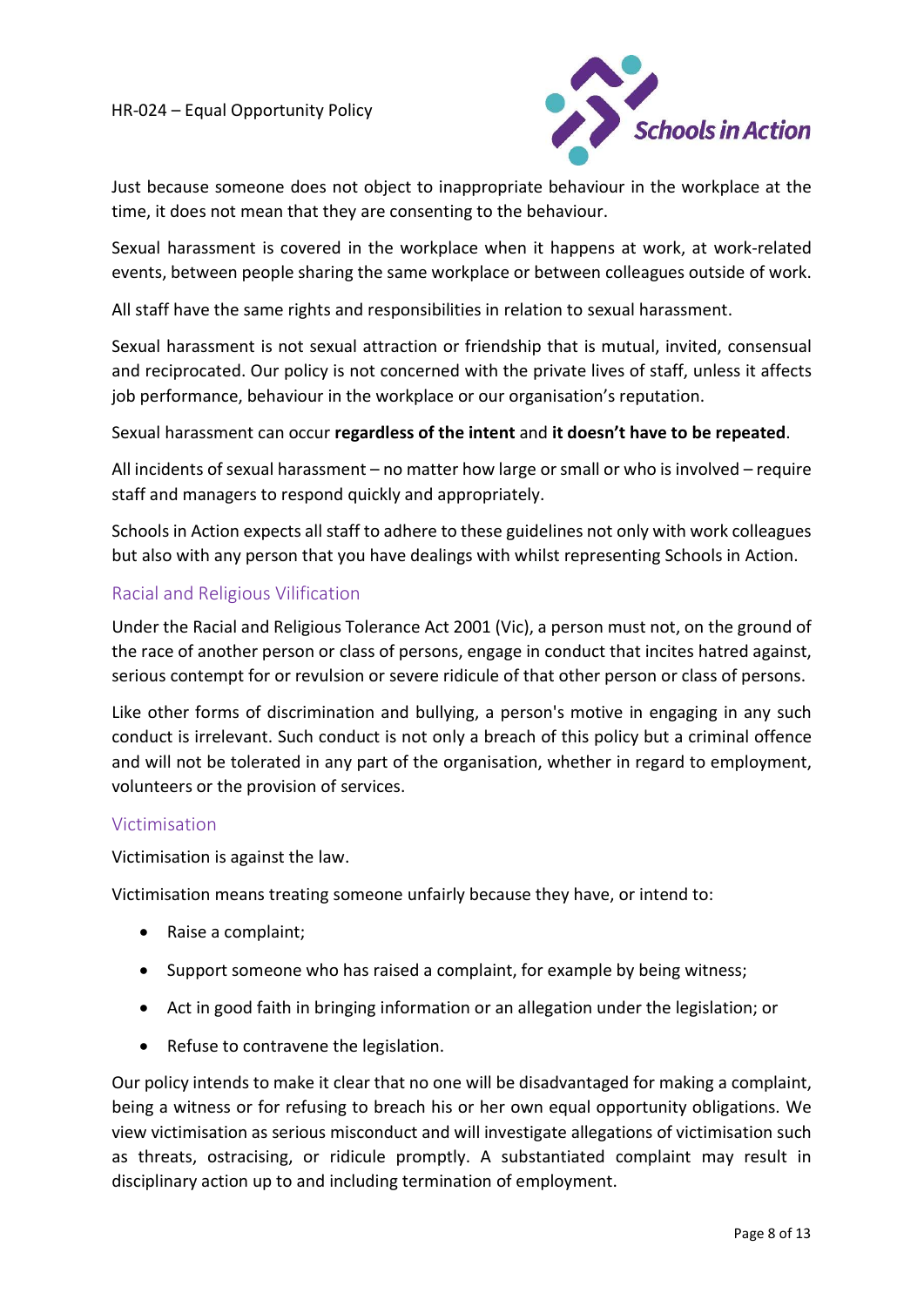

Breaching the confidentiality of a formal complaint investigation or inappropriately disclosing personal information obtained in a professional role (for example, as a manager) is a serious breach of this policy and may lead to formal discipline.

# Conduct Outside of Work

Staff should be aware that conduct outside of work hours could give rise to a breach of this policy. This will be the case if conduct relates to the employment relationship and/or impacts the workplace.

Examples of when conduct outside of work hours can come under this policy includes conduct at work related functions/conferences and even conduct post such a function.

### Social Media

Staff should take care with the information they publish into the public domain about the organisation, the people they work with and the type of work they do.

Any information considered discriminatory, harassing, bullying or victimisation to or about staff or other persons staff come into contact within the course of their employment may result in disciplinary action being taken including termination of employment. Disciplinary action includes the possibility that a breach may be deemed serious misconduct.

## Complaint Process

Schools in Action recognises that sexual harassment, discrimination, victimisation, racial and religious vilification and bullying is often difficult to discuss plus that it may be unintentional. Being a small organisation, Schools in Action does not have Contact Officers trained to assist staff who feel they may be being treated unfairly or inappropriately at work. It is therefore suggested staff contact organisations providing this service or Fair Work Australia who can help a staff member by:

- Explaining what options may be available to you to resolve the matter, including taking you through the disputes resolution process and providing copies of relevant policies/procedures;
- Helping you decide how you may approach the person who has made you feel uncomfortable;
- Explain what constitutes unlawful harassment, discrimination or bullying;
- Act as a support person to you or a respondent to a complaint during any process or investigation, whether internal or externally conducted;
- Refer you to individual counselling or support that may be available to you.

Staff are encouraged to inform the other person that their behaviour is inappropriate and to resolve the matter face to face before making a formal complaint. If the situation cannot be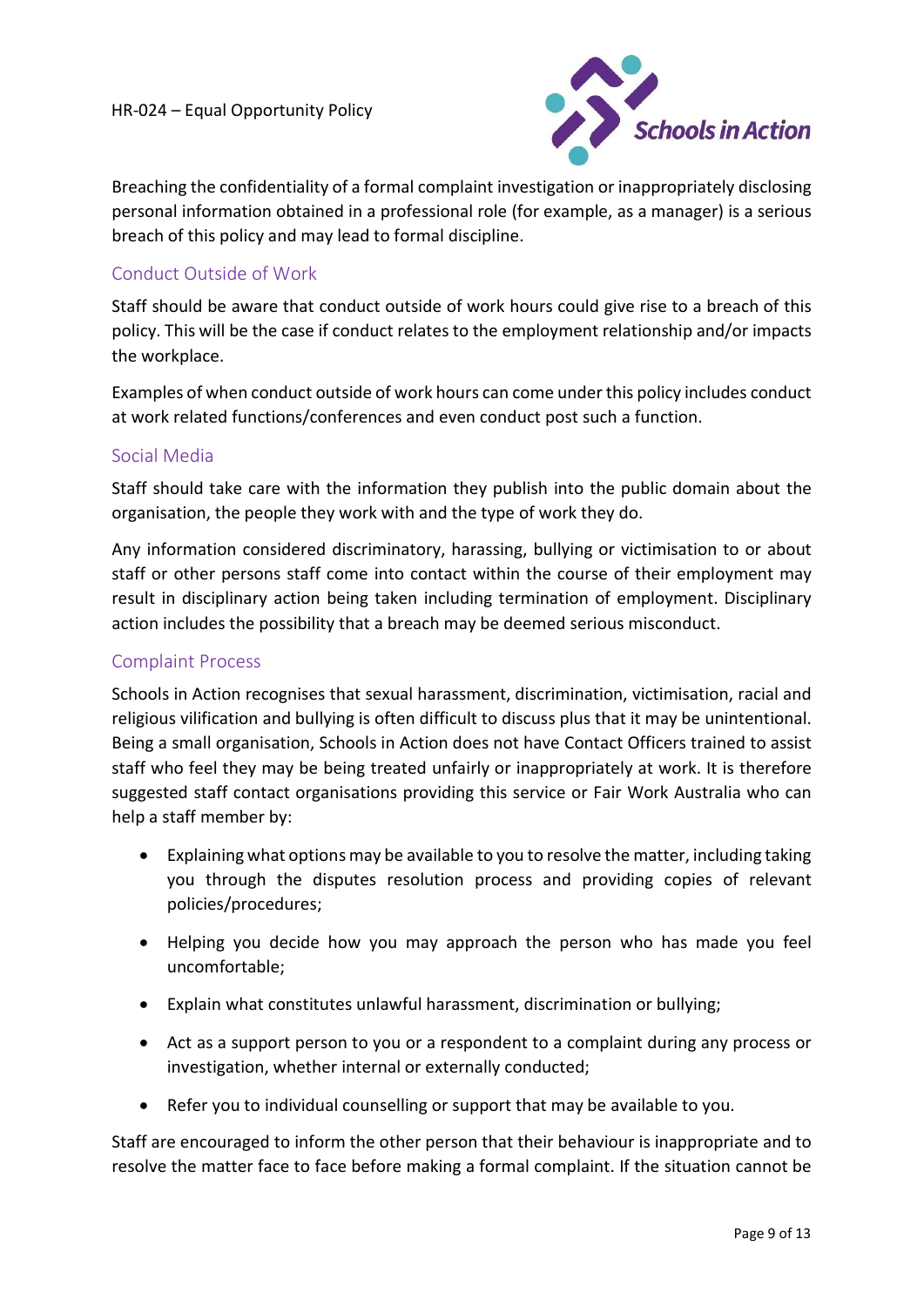

resolved or the staff member feels uncomfortable talking to the person involved, a complaint resolution process is available to all staff. All complaints will be treated seriously.

Schools in Action gives unqualified assurance to any staff member wishing to make a complaint that by raising the matter he or she will not be adversely affected in any way; and that all complaints will be investigated promptly and confidentially.

Schools in Action staff may report complaints directly to the SIA Directors or their 'one over one' Manager.

#### Complaint Resolution Options:

#### 1. Self-Management

Individuals deal directly with the respondent (person who has said or done the offending thing). If you feel safe to do so, politely and firmly letting the offending person know that their behaviour is unwelcome and having a negative impact on you is the best way to manage an issue. If you chose to self-manage, remember to:

- 2. Stay calm and polite;
	- Describe the behaviour or decision that impacted you no name calling, blame or speculation on motives;
	- Describe the effect the behaviour or decision had upon you;
	- Make a clear request for what you need e.g. for the behaviour to stop or for a decision to be reviewed;
	- Ask for an agreement, acknowledgement or timeframe.

#### 3. Informal

Individual asks another person within Schools in Action to be involved in a three (3) way discussion, conciliation, training or other non-disciplinary action. If you feel uncomfortable approaching the person yourself, ask your 'one over one' Manager or SIA Directors to assist you to resolve the matter in accordance with our complaint resolution process. Informal processes focus on resolving the problem rather than proving that something actually happened, and include observation, monitoring, coaching, counselling education and possibly mediation. Informal approaches work best when concerns are less serious, when the person concerned admits the behaviour, or when non-disciplinary outcomes are most appropriate.

#### 4. Formal Investigation

We will conduct an investigation to test the allegations that have been raised. This will result in findings being made by an Investigation Officer and recommendations as to future conduct, including the potential that disciplinary action is taken against a person found to have breached our policies. Sometimes informal processes do not work or are not appropriate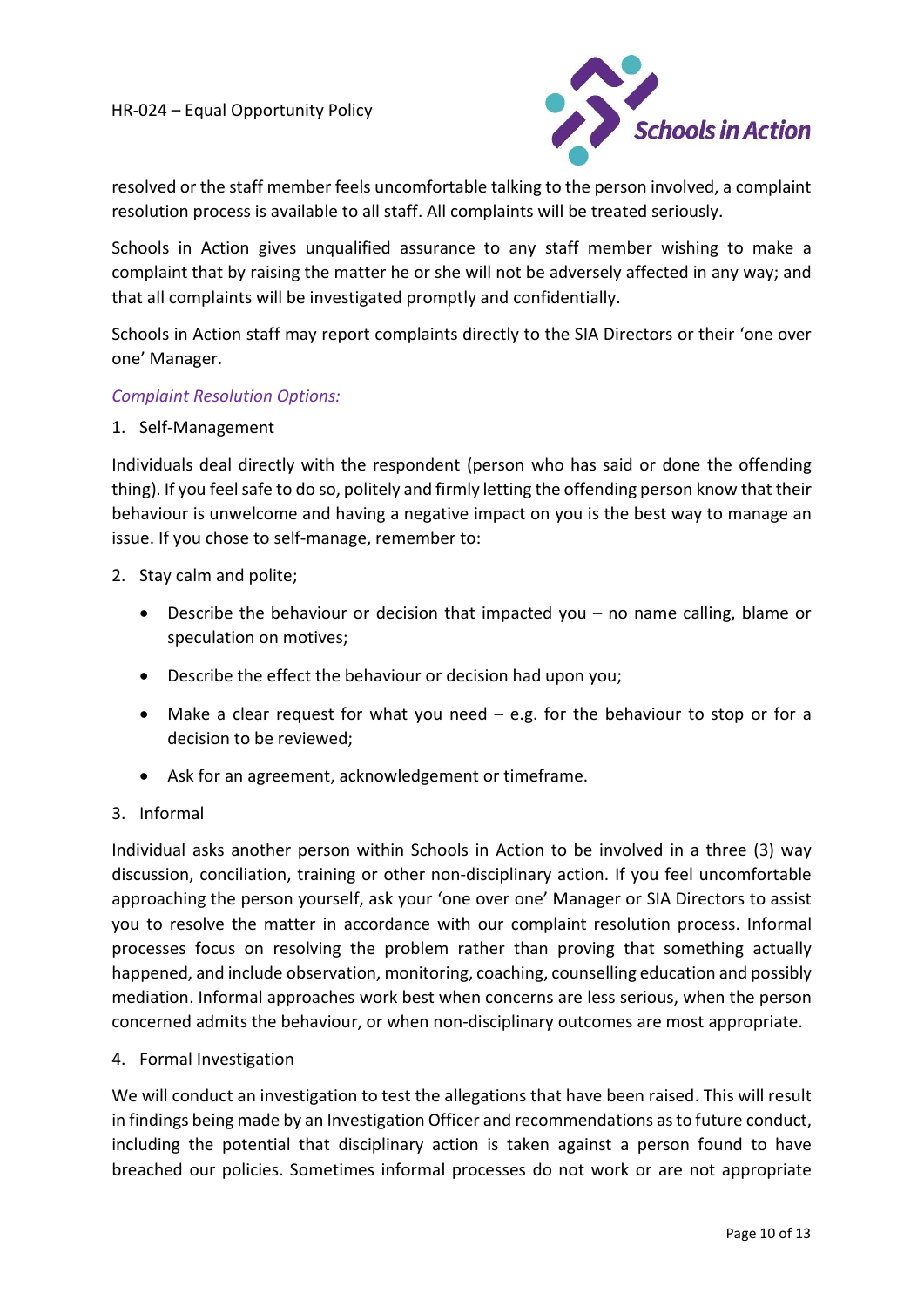

because the allegations are more serious (e.g. involve bullying, sexual harassment or victimisation). Formal complaints are made to the SIA Directors and will be investigated by an internally appointed or externally appointed Investigating Officer. Such processes are most appropriate when discipline could result if the complaint is substantiated.

#### 5. Formal External

For example to the Human Rights Commission, Worksafe (for Bullying complaints), Fair Work Australia or the Police. Notwithstanding our organisation's complaint resolution options, an employee may choose to make a formal complaint at any time to an external complaint's body such as the State or Federal Human Rights/Equal Opportunity Commissions or Worksafe.

In the event of a complaint being made, Schools in Action will provide the complainant with the following procedure, bearing in mind that the principles of natural justice will apply to all matters, whether investigated formally or not.

#### 6. Confidential

Only the people directly concerned in making or investigating a complaint will have access to information about the complaint.

#### 7. Impartial

Impartiality towards all is essential. Both parties will have a chance to put forward their side of the story. All allegations will be put to the respondent. No assumptions will be made and no action taken until all relevant information has been collected and considered. If the matter is investigated, the investigator will not be involved in the matter in any way and contact officers should only ever act as a support person for one party to the matter.

#### 8. Free of Repercussions

No action will be taken against anyone for making a complaint or helping someone make a complaint. Management will take all steps necessary to ensure no victimisation occurs against anyone who makes a complaint.

9. Timely

All complaints will be dealt with as quickly as possible. Schools in Action aims to resolve all complaints within 4 weeks wherever possible.

#### 10. Communication

All parties will be kept informed of how long the process will take and what they can expect will happen during the process and at its conclusion. Clear reasons for any action taken, or not taken, should be provided to the parties involved.

#### 11. Documentation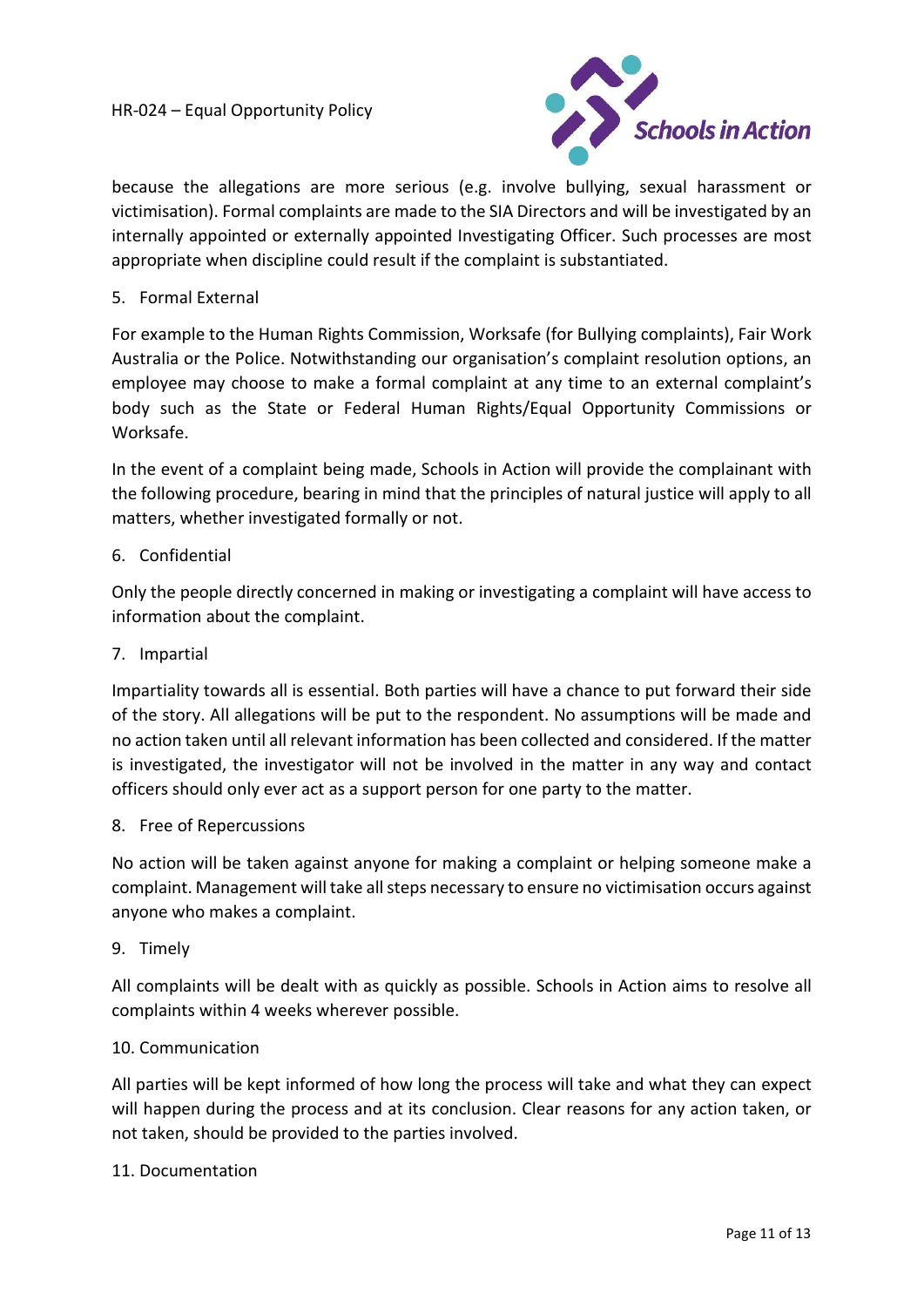

Documentation is the key to any matter. A record will be made of any meetings, whether a matter is formally investigated, or not detailing who was present and agreed outcomes. These records will be kept confidentially and will not be placed on any one's personal file.

# 12. Support for all Persons

Once a complaint has been made, the staff involved should be told what support is available to them through the SIA Directors. The person against whom the allegations have been made will be offered the same support.

Schools in Action may at its discretion refer a formal complaint to an external complaint investigator for investigation. Any breach of this policy by an employee may result in disciplinary action being taken. If an investigation is being undertaken into allegations raised under this policy, Schools in Action may stand down or request that a person work from home, with or without pay, pending the outcome of the investigation. If a complaint is upheld, any disciplinary action taken will be commensurate with the seriousness of the matter.

### Where to for Further Information

Please see an SIA Director or your 'one above one' Manager if you would like any further information about this policy or the Workplace Bullying and Violence Prevention Policy.

Also remember that at any stage, a person as the right to contact the relevant state Human Rights or Equal Opportunity Commission or the Federal Australian Human Rights Commission for information, advice or to lodge a complaint of discrimination.

# Valuing Diversity in Employment

Schools in Action will provide equal opportunity in respect to all aspects of employment and employment conditions, including:

- recruitment and selection;
- training;
- career advancement; and
- support.

Diversity benefits individuals, work teams and our company as a whole, including our external stakeholders. We recognise that each individual staff member brings their own unique capabilities, experiences and characteristics to their work.

Schools in Action is committed to supporting staff across all positions in the achievement of an equal opportunity workplace.

#### Attachments

Nil